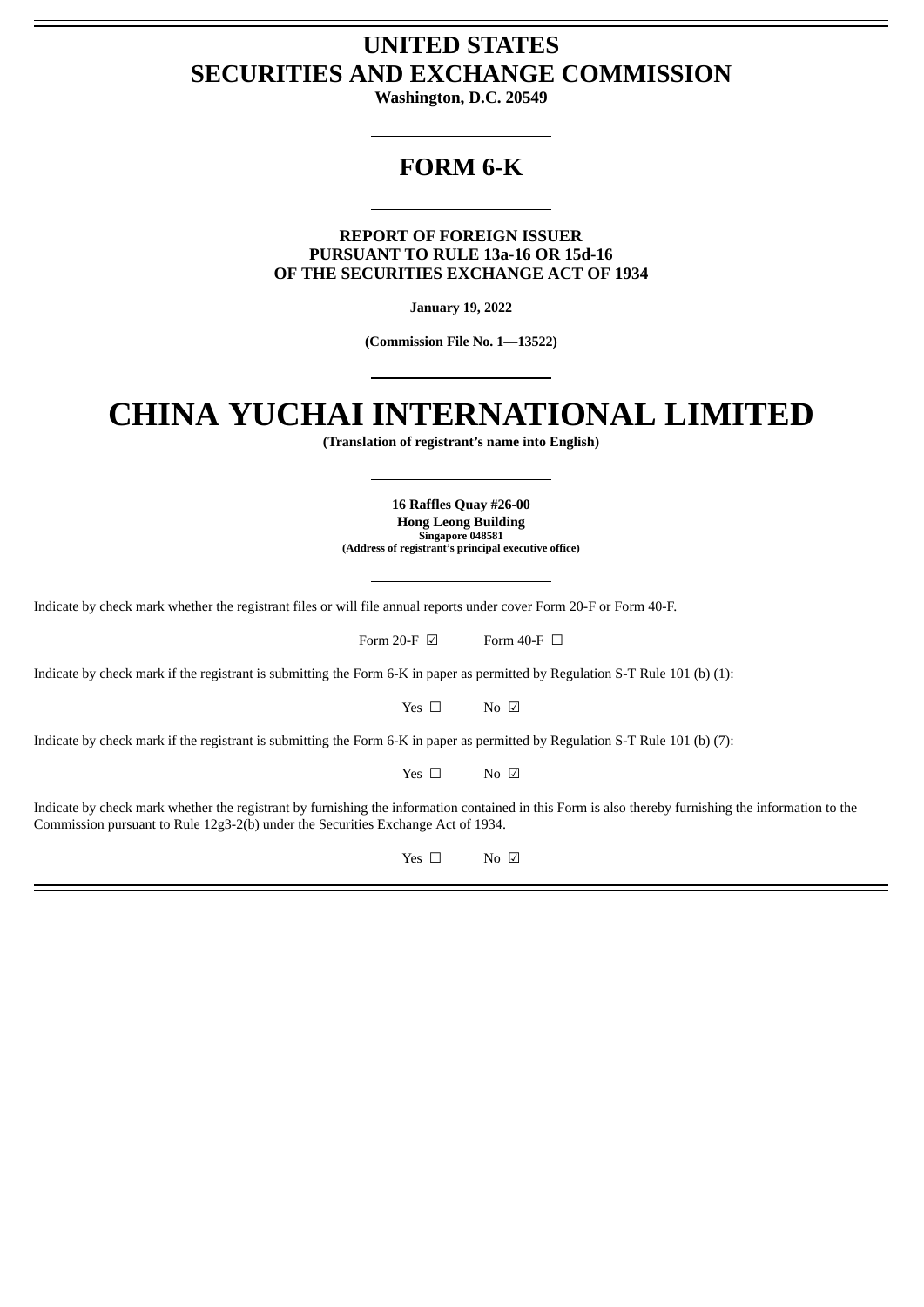## **EXHIBIT INDEX**

## **Exhibit Description**

ł.

99.1 Press Release Dated January 19, 2022 - China Yuchai Creates New [Subsidiary](#page-3-0)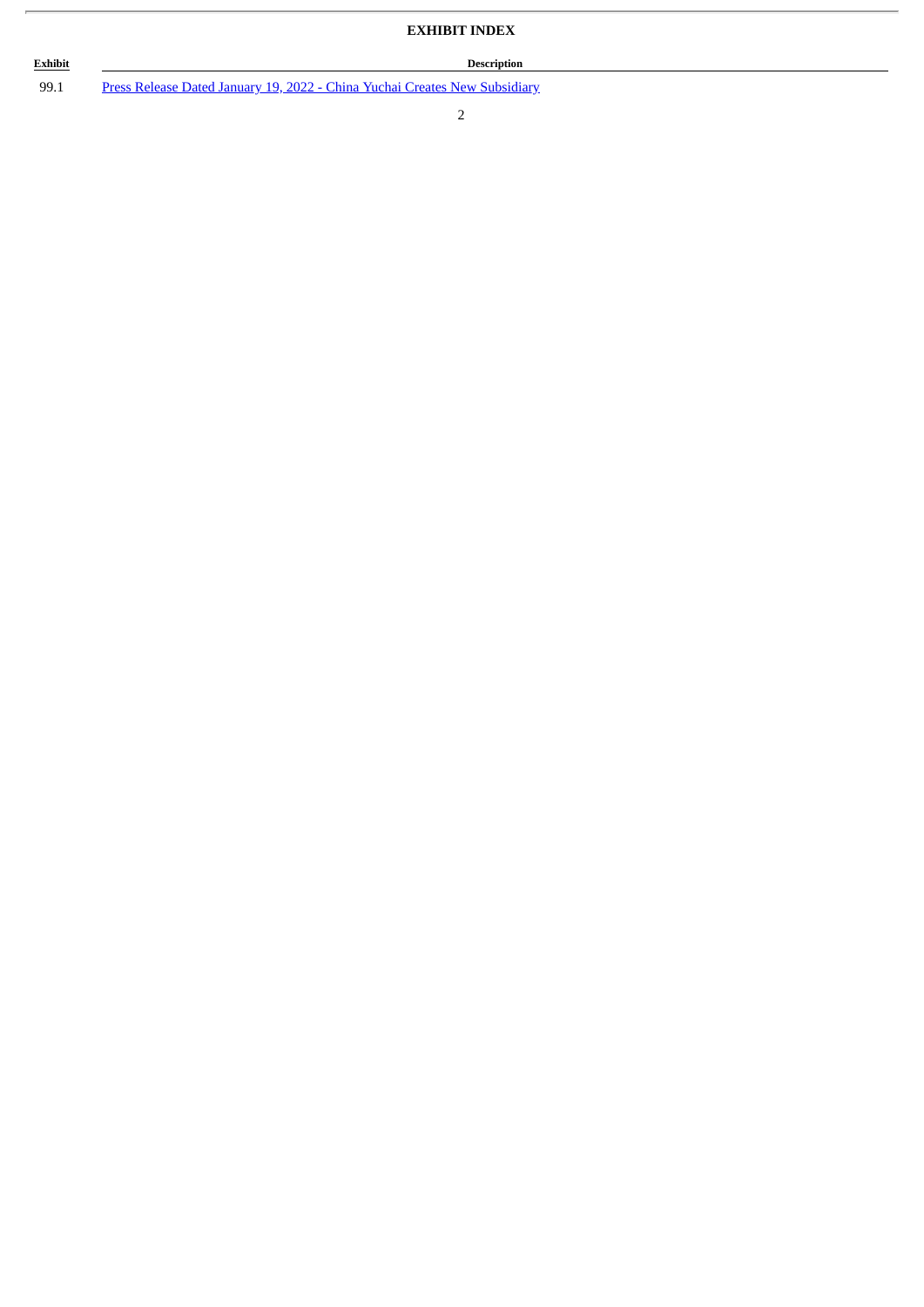## **SIGNATURES**

Pursuant to the requirements of the Securities Exchange Act of 1934, the registrant has duly caused this report to be signed on its behalf by the undersigned, thereto duly authorized.

> China Yuchai International Limited (Registrant)

By: /s/ Weng Ming Hoh

Name: Weng Ming Hoh Title: President/Director

Date: January 19, 2022

3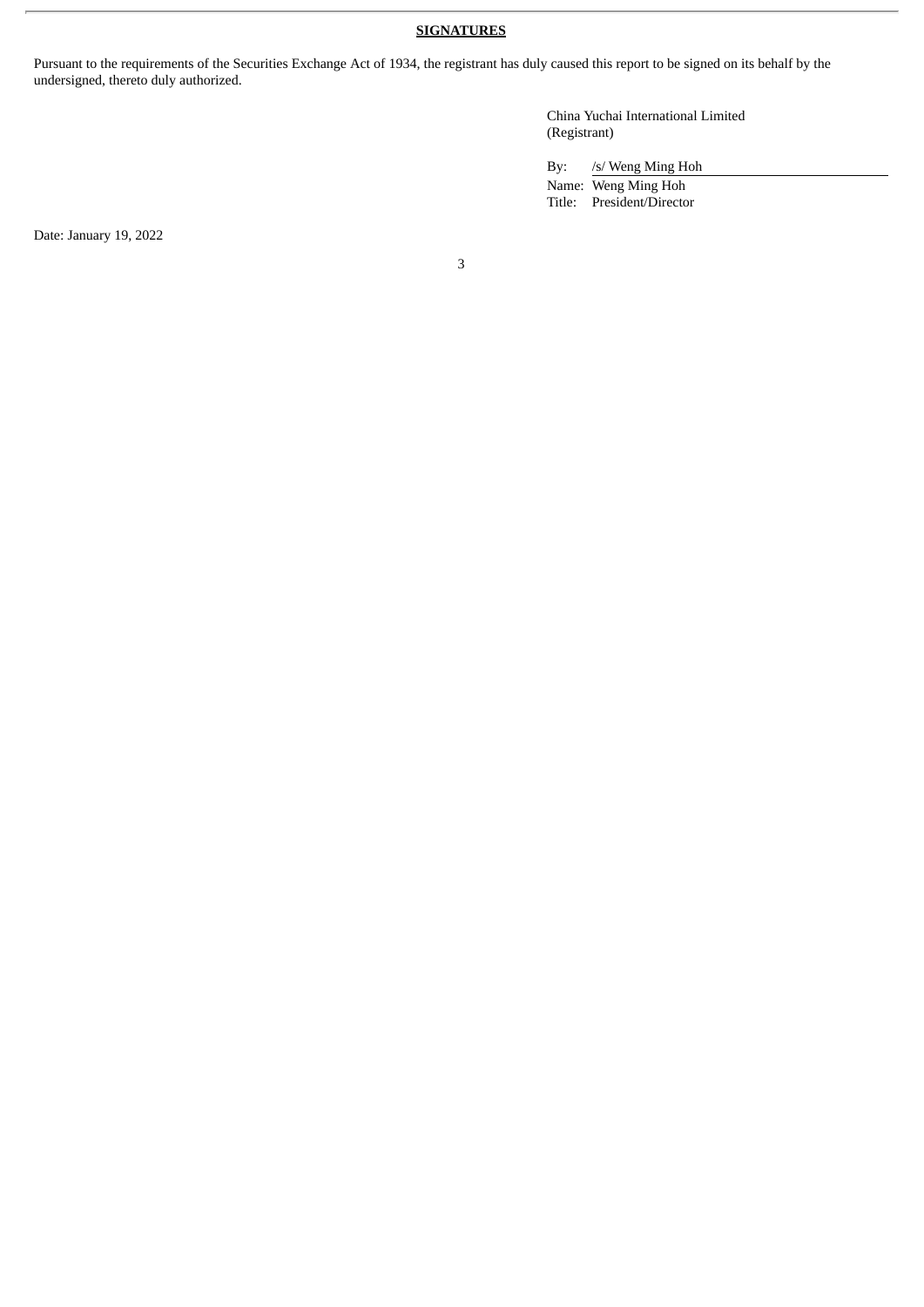

#### **China Yuchai Creates New Subsidiary**

<span id="page-3-0"></span>**SINGAPORE, January 19, 2022 PRNewswire/ – China Yuchai International Limited (NYSE: CYD)** ("China Yuchai" or the "Company") a leading manufacturer and distributor of engines for on- and off-road applications in China through its main operating subsidiary, Guangxi Yuchai Machinery Company Limited ("GYMCL"), announced today a new wholly owned subsidiary of GYMCL, Jiangsu UniTrump Power Technology Co., Ltd., with registered capital of RMB 10 million.

Jiangsu UniTrump Power Technology Co., Ltd. will support the strategic development plan of Yuchai's research and development in Suzhou.

#### **About China Yuchai International**

China Yuchai International Limited, through its subsidiary, GYMCL, engages in the manufacture, assembly, and sale of a wide variety of light-, medium- and heavy-duty engines for trucks, buses, passenger vehicles, construction equipment, marine and agriculture applications in China. GYMCL also produces diesel power generators. The engines produced by GYMCL range from diesel to natural gas and hybrid engines. Through its regional sales offices and authorized customer service centers, GYMCL distributes its engines directly to auto OEMs and retailers and provides maintenance and retrofitting services throughout China. Founded in 1951, GYMCL has established a reputable brand name, strong research and development team and significant market share in China with high-quality products and reliable after-sales support. In 2020, GYMCL sold 430,320 engines and is recognized as a leading manufacturer and distributor of engines in China. For more information, please visit http://www.cyilimited.com.

#### **Safe Harbor Statement:**

This news release may contain forward-looking statements within the meaning of the Private Securities Litigation Reform Act of 1995. The words "believe", "expect", "anticipate", "project", "targets", "optimistic", "confident that", "continue to", "predict", "intend", "aim", "will" or similar expressions are intended to identify forward-looking statements. All statements other than statements of historical fact are statements that may be deemed forward-looking statements. These forward-looking statements including, but not limited to, statements concerning China Yuchai's and the joint venture's operations, financial performance and condition are based on current expectations, beliefs and assumptions which are subject to change at any time. China Yuchai cautions that these statements by their nature involve risks and uncertainties, and actual results may differ materially depending on a variety of important factors such as government and stock exchange regulations, competition, political, economic and social conditions around the world and in China including those discussed in China Yuchai's Form 20-Fs under the headings "Risk Factors", "Results of Operations" and "Business Overview" and other reports filed with the Securities and Exchange Commission from time to time. Among others, if the COVID-19 pandemic is